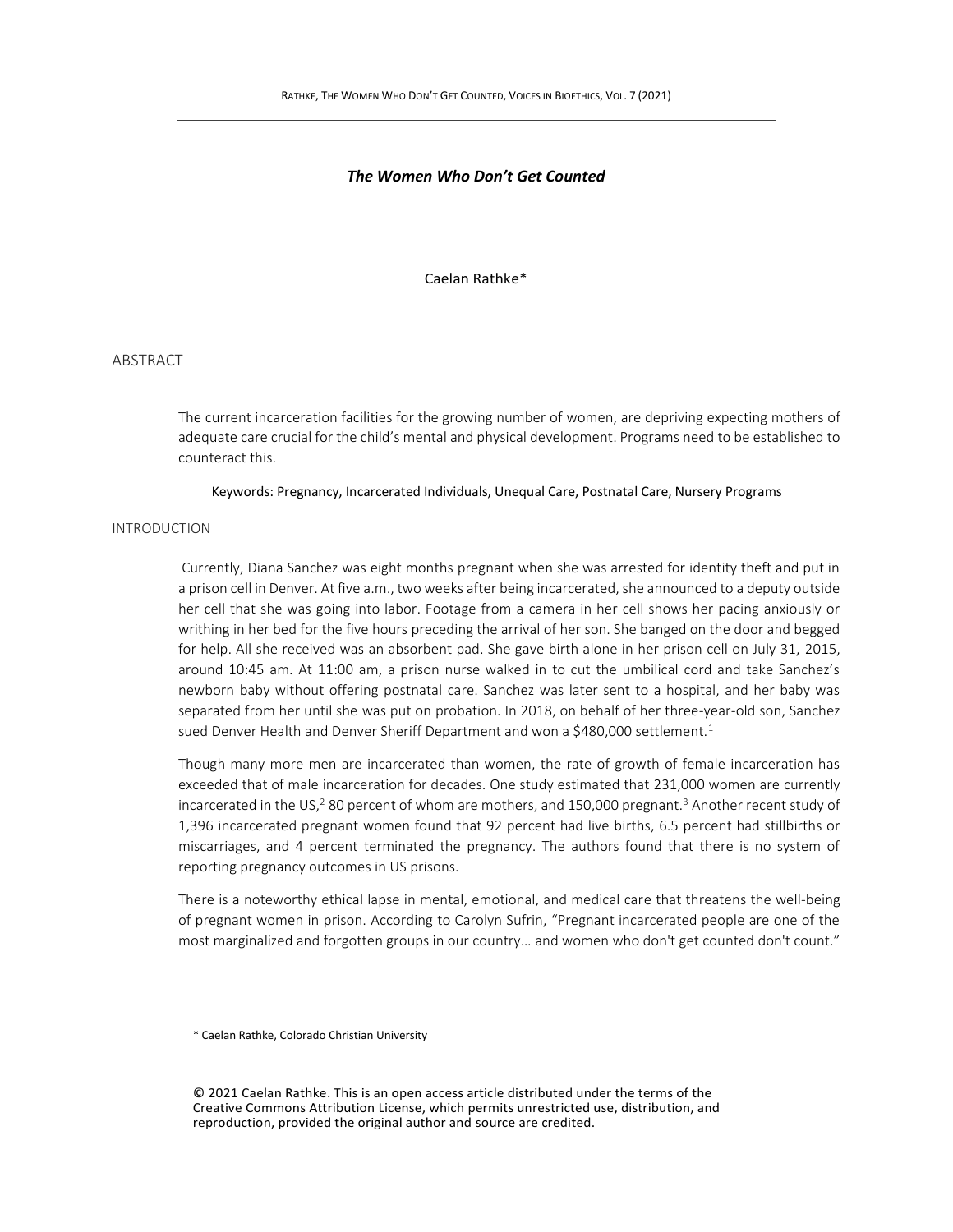<sup>4</sup> Poor documentation, visibility, and transparency contribute to the systemic abuse of incarcerated women. Studies document women giving birth alone in cells and shackles in solitary confinement. Their complaints regarding contractions, bleeding, and other pains of labor are often ignored.<sup>5</sup>

I. Prenatal Care in American Prisons

Diana Sanchez was not offered any prenatal care after she was incarcerated. And neither she nor her son received appropriate postnatal care.<sup>6</sup> Sanchez was on medication for opioid withdrawal while pregnant, which could have been detrimental to her baby's health.<sup>7</sup> There is an unacceptable absence of pre- and postnatal care in most US prisons. A lack of regulation makes the availability of perinatal care unpredictable and unreliable.

Several studies confirmed that there is not a standard for prenatal care for women incarcerated during pregnancy. <sup>8</sup> Knowledge of the appropriate mental and physical care pregnant women require, addiction support, and support for maternal-infant bonding all exists outside the prison system and ought to be used as a benchmark. At the very least, pregnant women, birthing women, and new mothers should not be placed in solitary confinement or shackled.<sup>9</sup> In the prenatal arena, depriving an individual of adequate healthcare is not appropriate and could be cruel and unusual.

Only 18 percent of funding in prisons goes to health care for the prisoners. That is roughly \$5.7 thousand per prisoner, according to an NIH study done in 2015.<sup>10</sup> There should be an adequate amount of funding for the health needs of incarcerated pregnant women. By depriving pregnant women of healthcare, the prisons are depriving the fetus of adequate care.

II. Respect for Autonomy During Incarceration

Women maintain healthcare autonomy even when incarcerated. The purpose of a prison sentence is retribution for crimes and rehabilitation to prevent reoffending.<sup>11</sup> The separation of a mother and newborn causes significant developmental and psychological harm to the child and the parent. Parent-child separation does not serve the purpose of retribution or rehabilitation and is authorized only due to prisons' limited space and resources that make it difficult to accommodate children, as well as a state interest in children's best interests or the custody rights of the other parent. When it is possible to keep a family together, prisons should make every effort to do so for the health of the mother-child relationship.

Incarcerated people may become a burden to family or society due to prison medical neglect. For example, diabetes and hypertension, which can occur during pregnancy, can worsen without treatment. The inability to access the care they would otherwise want and need endangers women and poses a burden to the healthcare system after incarceration,

Depersonalizing individuals convicted of crimes must be placed in the context of historical eugenics practices. State-sanctioned sterilization and efforts to prevent women from reproducing were widespread during the early 20th century.<sup>12</sup> Cases of coerced and nonconsensual sterilization of incarcerated women and men evidence the history of eugenics.  $13$  Abortions are offered to some incarcerated women.  $14$ However, many incarcerated women are denied the right to see healthcare providers to thoroughly discuss abortion or other options.<sup>15</sup> Although the abortions are consensual, the quality of consent is questionable.

III. Prison Nursery Programs, *"I need something to live for…"*

Indiana Women's Prison (IWP), a max security female prison, has a program called *Wee Ones* that enables women convicted of nonviolent crimes to spend 30 months bonding with their newborn child. It is one of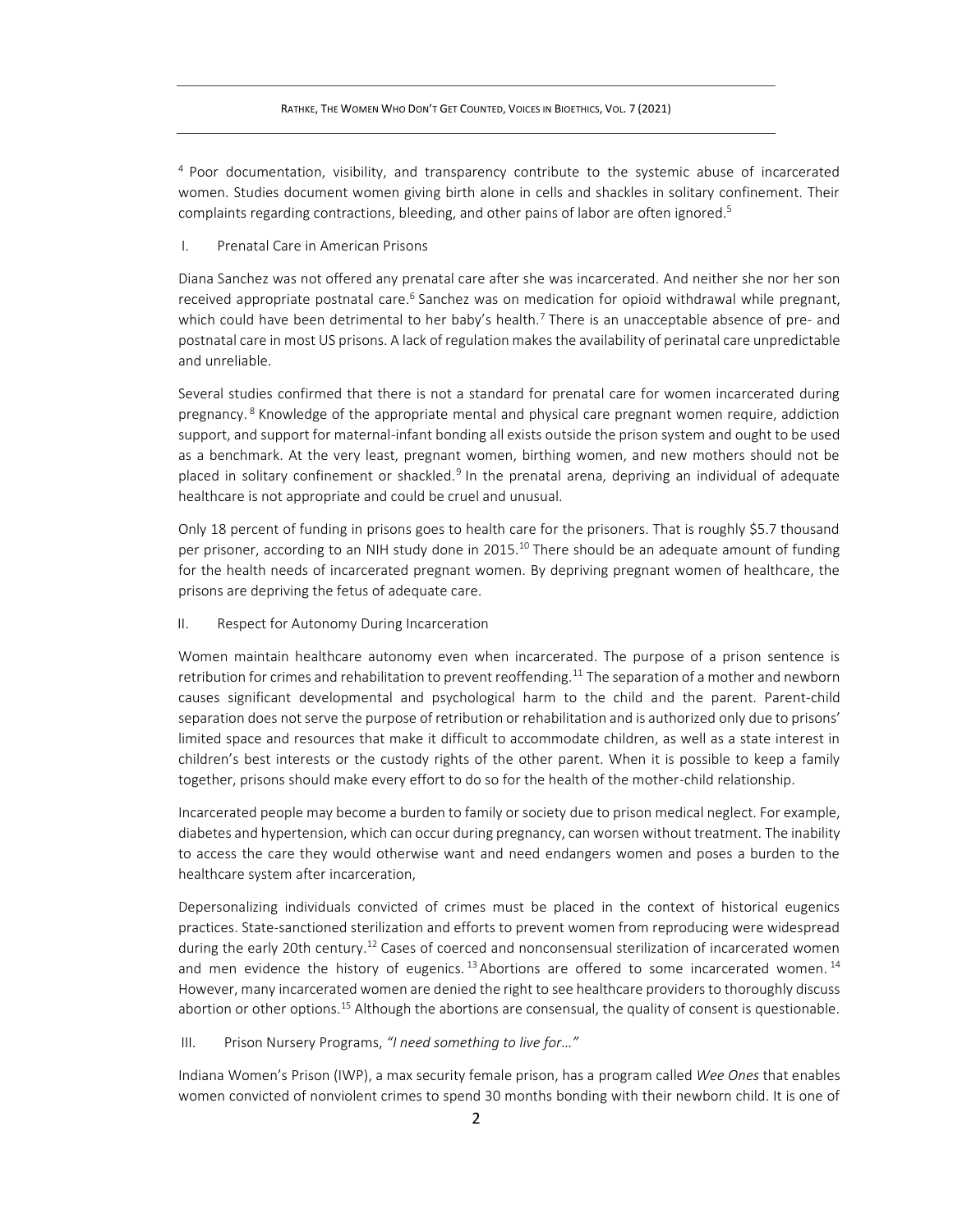eight programs in the country that allows pregnant mothers to spend the last few months of their sentence with their children. It is a voluntary program that allows pregnant offenders a private room in a housing unit. It offers parent education, resources that are accessible after release, and career education.

The program application process and the rules to which women must adhere to remain in the program are stringent. The programs generally have a zero-tolerance policy. Even simply sleeping in the same bed as the child or arguing with other mothers can result in termination from the program. Kara, a pregnant woman incarcerated for drug possession, had a history of abuse in her family and tended to act out in anger against her peers in the program. She was learning how to have healthy reactions to anger when handling her child, but her temper ultimately led to her removal from the program. Her son was placed in foster care, and Kara returned to the regular cells. In an interview before her transfer, she told the camera that Charlie gave her a purpose. With tears in her eyes, she said, "Charlie was my way of life here [...] I need something to live for [,] and I screwed up."<sup>16</sup>

Pregnancy in prison can be a way to improve quality of life for some women. Studies demonstrate that nursery programs improve mental health of the incarcerated women.<sup>17</sup> The secure attachment of the infant to its primary caregiver promotes healthy development in the child and a bonded relationship with the mother.<sup>18</sup> The close bond between mother and child in prisons has been shown to decrease recidivism and to reduce the burden on the foster care system.<sup>19</sup> Women who do not qualify for these programs, or are incarcerated in prisons without them, are separated from their newborn babies and their other children. The disconnect can lead to the child rejecting the incarcerated mother once she is released.<sup>20</sup>

Programs like *Wee Ones* honor women's autonomy while they are incarcerated. During interviews, the women expressed that although raising a child in that environment is difficult, it was better than not being with their children. While rocking a baby in her lap, one inmate expressed her frustrations with *Wee Ones*  but then paused to express gratitude and said, "After all, it's prison. And prison ain't supposed to be nice."<sup>21</sup> The ethical issue of autonomy reflects a more difficult dilemma in the prison landscape.

IV. Counter Arguments: Do the Nursery Programs Work for the Children and the Women

Typically, newborns are taken from their incarcerated mothers within two to three days of birth and sent to live with a relative or placed in foster care. Many women are never reunited with their babies. There is much debate over whether the programs are beneficial to the children. One ethical issue is whether children, as innocents, are being punished either by being in the prison system or by being separated from their mothers.

Skeptics, like James Dwyer, have argued against keeping innocent babies in the custody of incarcerated mothers asserting that there is little evidence demonstrating that the programs rehabilitate the women.<sup>22</sup> Dwyer commented on the "reckless" hopefulness the programs provide:

"It might, in fact, be the babies distract them from rehabilitation they should be doing instead. […] They're so focused on childcare and have this euphoria — they think they'll be just fine when they get out of prison and they're not. We just don't know."<sup>23</sup>

One study showed that 58 percent of incarcerated women are arrested again after release, 38 percent are reconvicted, and 30 percent return to prison within three years.<sup>24</sup> Dwyer uses this data to argue that the programs are not worthwhile. However, the data is not limited to the special population that had the prison nursery experience. The data applies to all incarcerated women limiting its applicability. More importantly,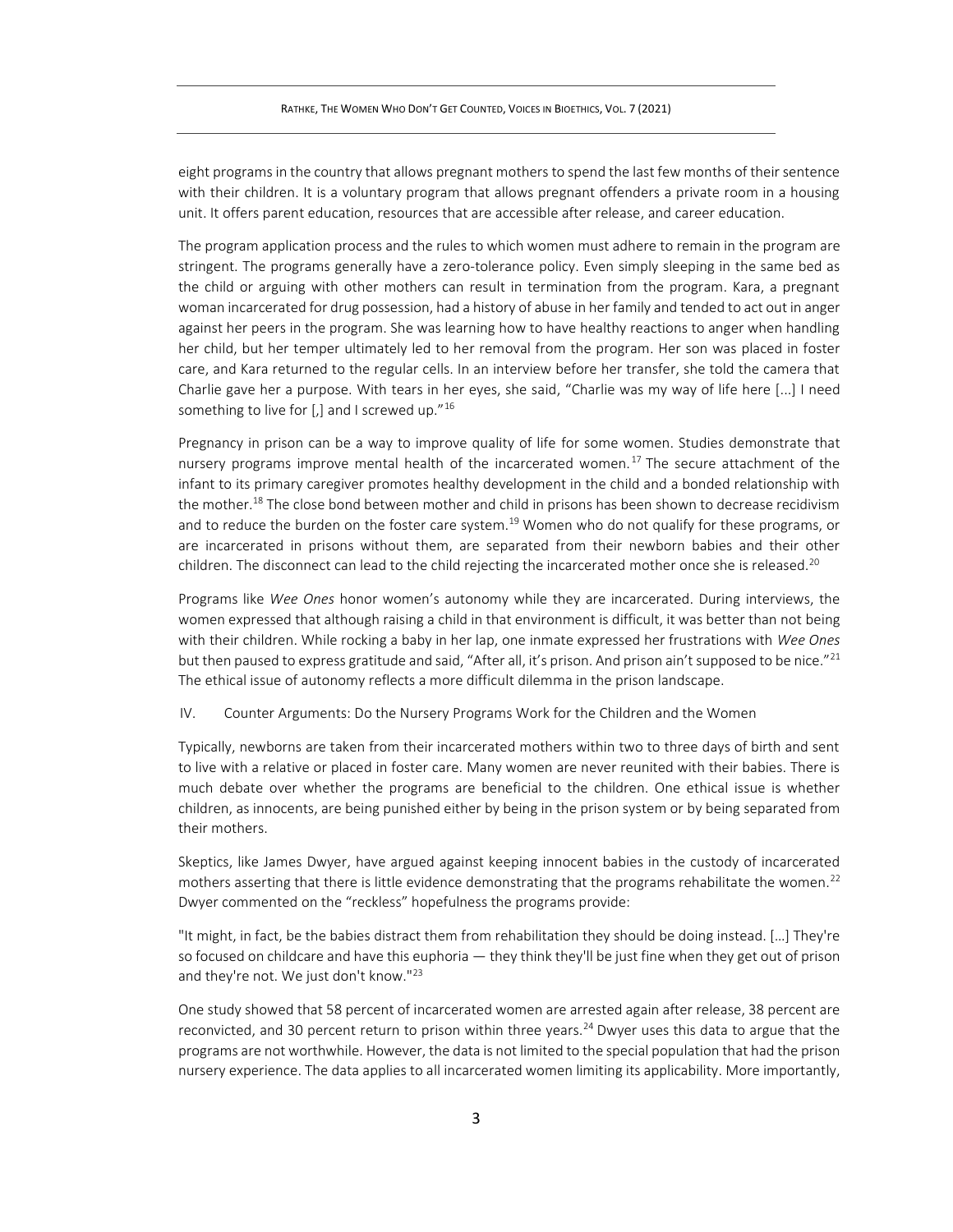there is compelling evidence to support prison nursery programs.<sup>25</sup> The programs do decrease recidivism<sup>26</sup> and prison misconduct,<sup>27</sup> and they allow women to create stronger bonds with their children.<sup>28</sup>

Bev Little argues that allowing mothers to bond with their babies only delays the inevitable separation and will cause trauma and have other ill effects on the baby.<sup>29</sup> But others feel that stronger maternal-fetal attachment is best for both parties. There is evidence that the bond, once formed, is long-lasting. Later in life, there is less drug addiction among children who stayed in the nursery rather than being separated from their mothers.<sup>30</sup>

Another counterargument is that the policies in prison nurseries are not as useful for motherhood outside of the facility; thus, an issue with recidivism occurs because the women are less prepared for motherhood upon release from prison. Prison nursery programs establish methods and procedures for successful motherhood that are unique to operation within correctional environments. Yet, fortunately, parenting classes offered by prisons and jails emphasize sacrifice, self-restraint, and dedicated attention to the baby. These classes aptly apply to motherhood outside of prison.<sup>31</sup>

One incarcerated mother experiencing addiction, Kima, was described as ambivalent toward her pregnancy. "It's something about knowing but not knowing that makes me not accountable or makes me think I'm not accountable," Kima shared.<sup>32</sup> After the nurse confirmed her pregnancy, she acknowledged fear and knew she would be held accountable to the baby. The occurrence of pregnancy ambivalence is common.<sup>33</sup> A study of a population of prisoners from Rhode Island found that 41 percent of the women expressed ambivalent attitudes about pregnancy. 70 of the women from a population in San Francisco expressed ambivalent or negative attitudes towards pregnancy.<sup>34</sup> But the ambivalence of some women toward pregnancy is not a reason to prevent women who feel differently from reaping the full benefits of programs that support them during pregnancy.

Another counterargument is that prison is becoming a comfort that women might seek if they are homeless or housing insecure. For example, Evelyn was released from a San Francisco jail after being arrested for using cocaine. She was 26 weeks pregnant and had a four-year-old son in the custody of her aunt. Following her release, she was homeless and using drugs in the streets. She felt that her only hope of keeping her baby safe was to go back to jail. Like Kima, she had been in and out of jail from a young age. She grew accustomed to and dependent on the care provided there. While incarceration can provide a home and a nursery, there is no ethical reason to argue for making prison less comfortable by separating babies and children from incarcerated women. Instead, these facts suggest we are not doing enough for women *outside* prisons either.

## CONCLUSION

Many experts stress the dearth of research and information on these women and their babies. There is no empirical data to show how big the problem is, but there is evidence that programs providing nursery care for the children of incarcerated women have many benefits. Because the research is not largescale enough, many pregnant women in the prison system are ignored. Many women give birth in unacceptable conditions, and their children are taken from them the moment the umbilical cord is cut. While the US incarcerates too many women, a movement to expand prison nurseries could help new mothers bond with their children. Strong educational programs could aid in lowering the rates of recidivism by providing therapeutic resources for mothers.<sup>35</sup>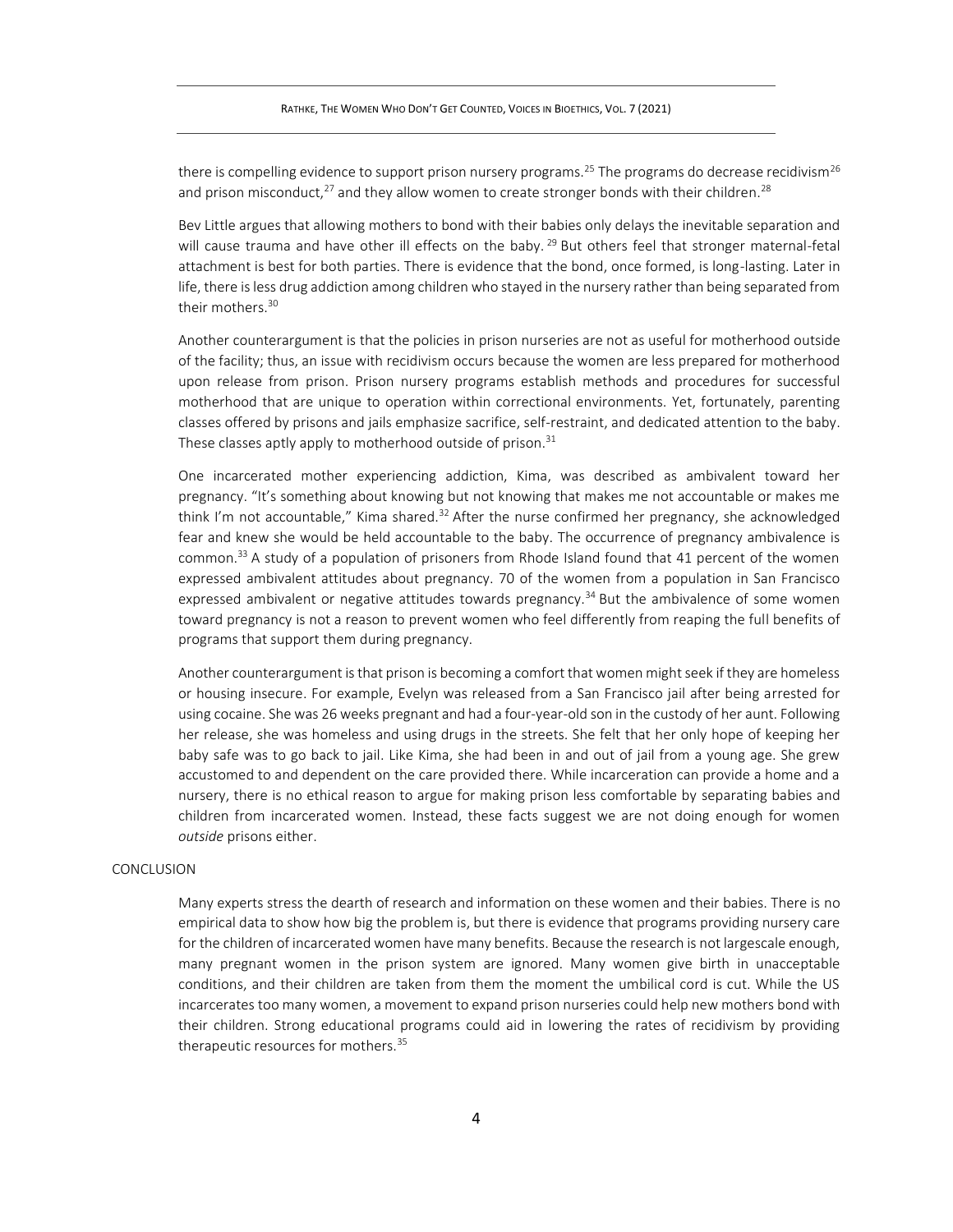There is a growing problem of mass incarceration in the US as many women are placed in correctional facilities. Most of these women are convicted of possession or use of illegal substances.<sup>36</sup> Many women come from disadvantaged backgrounds, poverty, and have experienced addiction. Depriving an expectant mother of adequate care is cruel and irresponsible both to the mother and her innocent child.

The criminal justice system is harming children both mentally and physically. Reform of the system is needed to provide the basic care those children need. Programs like IWP's *Wee Ones* are necessary for physical, psychological, and social development. A program that offers a place for mothers to raise their babies in the community of other mothers would incentivize and facilitate healthy parental habits. Further programs for mothers who are released from prison would give them valuable resources to keep them from returning and encourage healthy relationships between the mother and the baby.

3 Swavola, E, K Riley and R Subramanian. "Overlooked: Women and Jails in an Era of Reform." *Vera Institute of Justice* August 2016.

4 Sufrin, C. *Pregnant Behind Bars: What We Do and Don't Know About Pregnancy and Incarceration* Allison Chang. 21 March 2019. Transcript.

<sup>5</sup> Sufrin, C., 2019. (Suffrin expressed that she had seen such practices firsthand working as an OB/GYN for incarcerated women.)

<sup>6</sup> Padilla, M. "Woman Gave Birth in Denver Jail Cell Alone, Lawsuit Says," New York Times, Sep. 1, 2019.

 $^7$  Li, D. "Video allegedly shows woman giving birth in Denver jail cell alone, with no assistance," NBC U.S. News, Apr. 29. 2019.

<sup>8</sup> Knittel, A. and C. Sufrin. "Maternal Health Equity and Justice for Pregnant Women Who Experience Incarceration." *JAMA Network Open* 3.8 (2020). A study in Ontario, Canada, coincided with a study done in Australia.

9 Sufrin, C., et al. "Pregnancy Outcomes in US Prisons, 2016–2017." *p.* 803-804.

<sup>10</sup> Sridhar, S., R. Cornish and S. Fazel. "The Costs of Healthcare in Prison and Custody: Systematic Review of Current Estimates and Proposed Guidelines for Future Reporting." *Frontiers in Psychiatry* 9.716 (2018).

<sup>11</sup> Kifer, M., Hemmens, C., Stohr, M. K. "The Goals of Corrections: Perspectives from the Line" *Criminal Justice Review.* 1 May 2003

<sup>12</sup> Perry, D. M. "Our Long, Troubling History of Sterilizing the Incarcerated." *The Marshall Project: Sterilization of Women in Prison* 26 July 2017.

<sup>1</sup> Li, D. K. *Video allegedly shows woman giving birth in Denver jail cell alone, with no assistance*. Denver: NBC News, 2019.

<sup>2</sup> Kajstura, Aleks. "Women's Mass Incarceration: The Whole Pie 2019." *Prison Policy Initiative*, 29 Oct. 2019, https://www.prisonpolicy.org/reports/pie2019women.html. ("Including those in prisons, jails, and other correctional facilities.")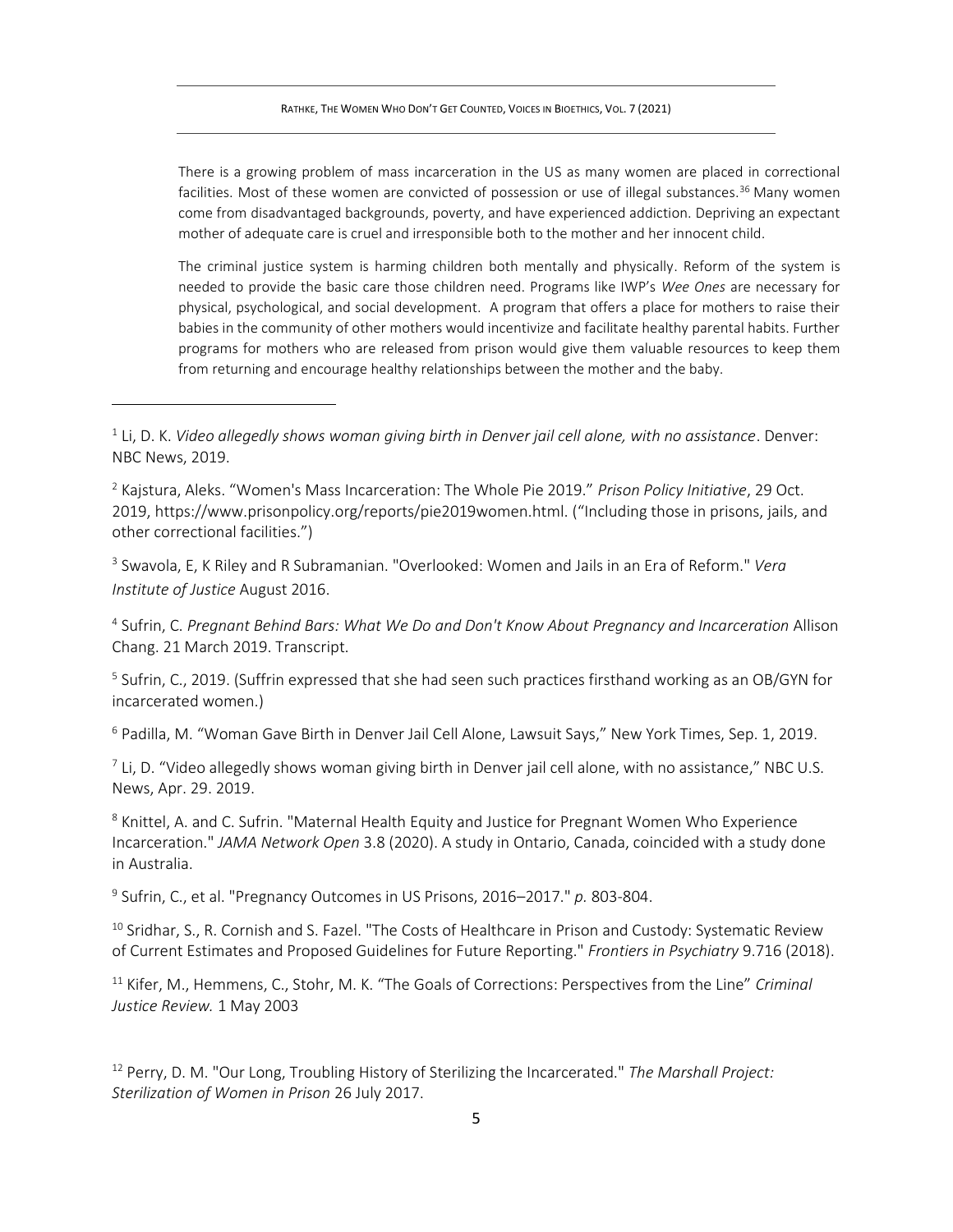<sup>13</sup> Rachel Roth & Sara L. Ainsworth, If They Hand You a Paper, You Sign It: A Call to End the Sterilization of Women in Prison, 26 Hastings WOMEN's L.J. 7 (2015); See Skinner v. Oklahoma ex rel. Williamson, 316 U.S. 535 (1942) (procreation considered a fundamental right; fact pattern of male sterilization in prison based on type of crime.)

<sup>14</sup> Sufrin, C., M. D. Creinin, J. C. Chang. "Incarcerated Women and Abortion Provision: A Survey of Correctional Health Providers." *Perspectives on Sexual and Reproductive Health. p.* 6-11. 23 March 2009.

<sup>15</sup> Kasdan, D. "Abortion Access for Incarcerated Women: Are Correctional Health Practices in Conflict with Constitutional Standards?" *Guttmacher Institute*. 26 March 2009.

<sup>16</sup> Born Behind Bars. Season 1, Episode 5, "They Can Take Your Baby Away," produced by Luke Ellis, Francis Gasparini, & Jen Wise, aired on 15 Nov. 2017 A&E Networks

<sup>17</sup> Bick, J., & Dozier, M. (2008). Helping Foster Parents Change: The Role of Parental State of Mind. In H. Steele & M. Steele (Eds.), Clinical applications of the Adult Attachment Interview (pp. 452–470). New York: Guilford Press.

18Sroufe, L. A., B. Egeland, E. A. Carlson, W. A. Collins. (2005). The Development of the Person: The Minnesota Study of Risk and Adaptation from Birth to Adulthood. New York: Guilford Press.

<sup>19</sup> Goshin, L. S., & Byrne, M. W. "Converging Streams of Opportunity for Prison Nursery Programs in the United States." *Journal of Offender Rehabilitation.* 15 Apr 2009.

<sup>20</sup> Babies Behind Bars. Dirs. W. Serrill and S. O'Brien. 2015. Another IWP pregnant woman is Taylor. At the time of the show, she was pregnant and expecting twins. In interviews throughout the episode, she expressed how her pregnancies in prison had put her in a better mood and felt beneficial to her. She had tried to sign up for the nursery program for her previous pregnancy, but her sentence was too long to get it. Her child was sent to live with a caregiver, and when Taylor was on probation, Taylor's daughter didn't want to be around Taylor. Taylor was so distraught that she messed up and went back, this time, pregnant with twins. After she was reincarcerated, she was able to be accepted into Wee Ones. She expressed to the camera man that the program might help her feel more like a mother so that when she gets out, she will have someone to care for. Taylor, Kara, and many other women depend on their children or their pregnancy for a purpose while behind bars. They relied on their babies to be a boon for them.

<sup>21</sup> *Babies Behind Bars*. Dirs. W. Serrill and S. O'Brien. 2015.

<sup>22</sup> Corley, C. "Programs Help Incarcerated Moms Bond with Their Babies in Prison." *Criminal Justice Collaborative* (2018).

<sup>23</sup> Corley, C. "Programs Help Incarcerated Moms Bond with Their Babies in Prison." *Criminal Justice Collaborative* (2018).

<sup>24</sup> Owen, B. & Crow, J. "Recidivism among Female Prisoners: Secondary Analysis of the 1994 BJS Recidivism Data Set" Department of Criminology California State University (2006) p. 28

www.cga.ct.gov/2013/JUDdata/tmy/2013HB-06642-R000401-Sarah Diamond - Director, Diamond<br>Besearsh Consulting TAAV PDF <sup>25</sup> *Prison Nursery Programs: Literature Review and Fact Sheet for CT*. Diamond Research Consulting, 2012, Research Consulting-TMY.PDF.